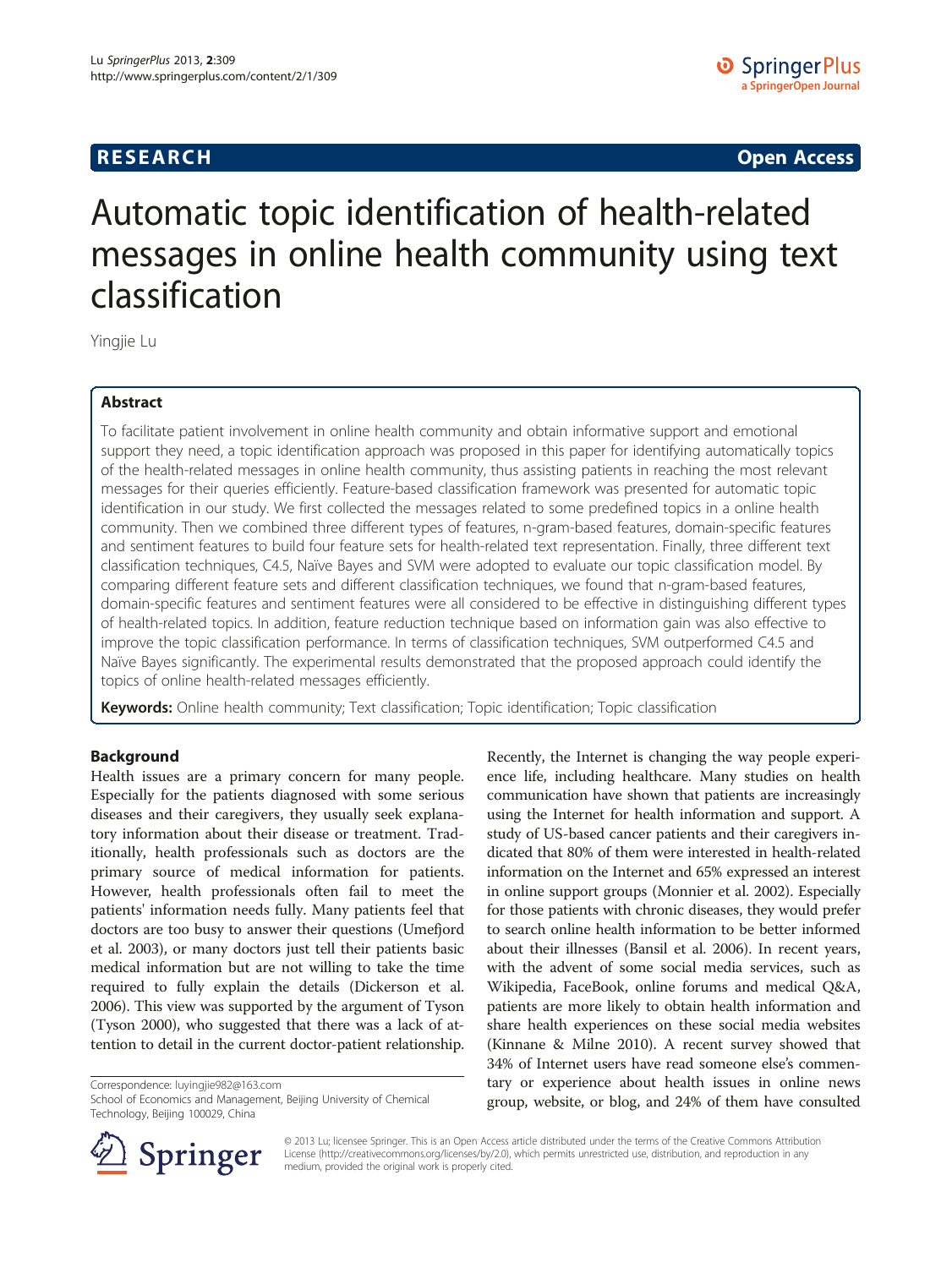online reviews of particular drugs or medical treatments (Fox & Jones [2009\)](#page-6-0). These health-related social media services enable patients to take a more active role in making decisions about their health through the use of social support and the ability to explore treatment options (Gerber & Eiser [2001\)](#page-6-0). In addition, convenience and anonymity are also important reasons why patients turning to the Internet, where patients could obtain health-related knowledge easily and quickly, and meanwhile they are not embarrassed to ask health professionals online or communicate with online members about their conditions (Anderson et al. [2003\)](#page-6-0).

Although different types of social media applications can be used to obtain health-related information, online health community is among the most popular social media services. In online health community, patients and their caregivers can share their experiences and exchange interesting information. The emotional support and encouragement offered by community members is also important for patients suffering serious illness and help them cope with their diseases significantly better than those who address serious diseases by themselves.

Different participants sought different types of information and support. Some patients undergoing treatment for their diseases would prefer to talk of more treatment knowledge. Some survivors, even if their diseases have been permanently cured, were still willing to share their experiences and advice on how they deal with life's daily challenges through online health community. Moreover, some patients with serious illness often posted some messages with their blessing only to get mutual emotional support. So different participants have their own purpose and they only showed interest in some specific topics. However, currently in online health community, the messages that belong to the same topic scattered across many different threads, which makes it difficult for the participants to summarize and search their interesting messages quickly. An alternative solution is to classify these messages into different categories according to their topics, thus enables participants to obtain a sense of what online health community is, quickly find the issues they concerned about, become involved in online health community more easily, thereby gaining valuable information for their health self-education, self-care and selfmanagement. In addition, for the websites that provide health-related social media services, topic identification and categorization could assist the web designers and developers into optimizing the human-computer interface, providing personalized tools and functions such as topic tags to facilitate the users to search their interesting topics quickly. However, with the explosion of online messages, it is becoming impractical to classify the messages manually. To address this issue, we proposed a topic identification approach based on text classification technique for identifying automatically topics of the health-related messages in online health community.

Over the recent years, text classification techniques have been widely used for topic identification of online text. In terms of medical informatics, some previous studies primarily focused on medical literature and clinical narratives. Take the example of MEDLINE biomedical database. It is well known that the MEDLINE medical literature contains millions of references to biomedical journal articles, making it very hard for researchers to efficiently reach the most relevant documents by searching. To address this issue, many studies attempted to design text classification system for classifying MEDLINE documents automatically (Yetisgen-Yildiz & Pratt [2005\)](#page-6-0). In addition, text classification techniques were also often applied into clinical narratives to distinguish different types of patients, so that personalized medical services could be provided for them. For example, researchers have proposed a topic modeling for matching patient education materials to patients clinical notes so that relevant education articles could be recommended automatically to the patients and help patients find appropriate patient educational materials (Kandula et al. [2011\)](#page-6-0). However, these studies mainly focused on professionally written medical text, which differed significantly from user-generated medical text in online health community. Few studies have attempted to apply text classification techniques into topic identification of these user-generated medical text.

# Method

In this study, we proposed a topic identification method for identifying topic category of the messages in online health community. Our research framework consists of three steps: message acquisition, feature set generation, and classification, as shown in Figure [1](#page-2-0).

#### Message acquisition

In the data collection step, we first focused on an online health community and collected all the web pages by using the Web crawler software Offline Explorer. Then we parsed the pages to extract available health-related messages, meanwhile tagged these messages with their given topic category. Next, some noisy and unreliable data are filtered by text preprocessing, including stop words removal and word stemming.

# Feature set generation

In previous feature-based text classification studies, the vector space model was widely used for text representation (Salton et al. [1975](#page-6-0)). In traditional VSM, text is treated as an unordered bag-of-words (BOW) and each dimension of this space corresponds to a given word. However, text representation based on BOW model exists some apparent limitations. First, text space is generally of high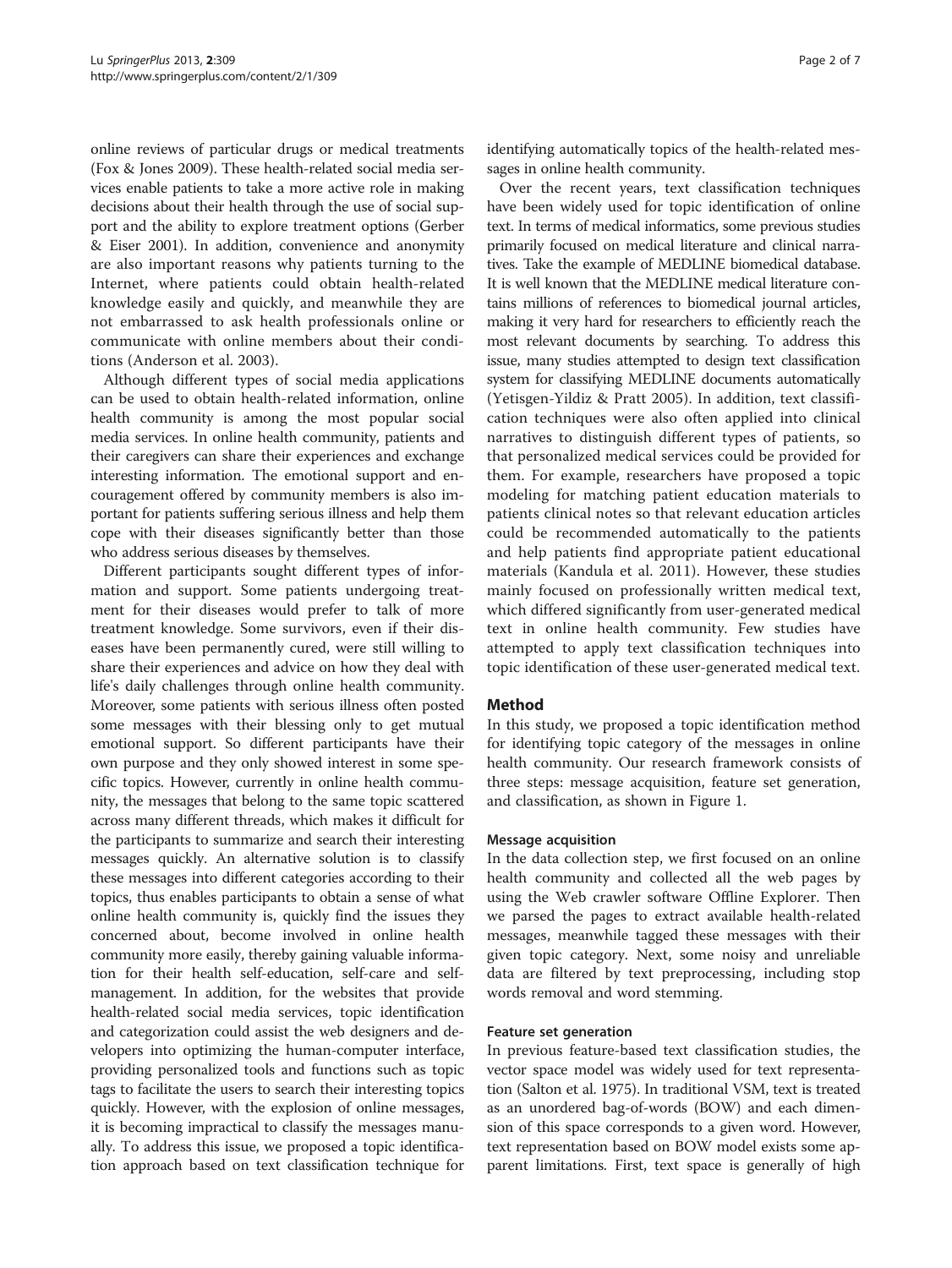<span id="page-2-0"></span>

dimensionality and text classification in such a high dimensional space is often computationally infeasible due to the curse of dimensionality. Then, many dimensions corresponding to rare words could mislead the classification model and cause the reduction of both classification accuracy and efficiency. To address this issue, we presented a novel feature selection method to find the significant features that represent the messages. In our study, three types of features were extracted: n-gram-based features, domain-specific features and sentiment features. These features have been adopted in previous text classification studies and proved effective for online text classification.

(1) N-gram-based features. As mentioned above, current text classification techniques are predominantly based on BOW model, that is, identifying terms with all the words occurring in the document and performing classification based mainly on the presence or absence of these words. Some researchers have used different classification techniques but the results demonstrated that various

classification techniques produced similar results for BOWbased features. After that, some researchers attempted to improve the BOW-based text representation and their research results demonstrated that the addition of word n-grams (sequences of words of length n) to the BOWbased text representation indeed improved performance. However, sequences of length n > 3 were shown to be not useful and might decrease the performance. So in this study, n-gram-based features $(n \lt 3)$  were incorporated into feature set.

(2) Domain-specific features. Studies have found that integrating domain-specific knowledge into textual feature representation could improve classification performance (Zhu et al. [2009](#page-6-0)). Since health-related messages in online community contain much medical knowledge, incorporating the medical domain-specific features could enhance the performance of topic identification significantly. So medical domain-specific features were introduced in this study as an additional feature dimension. In some previous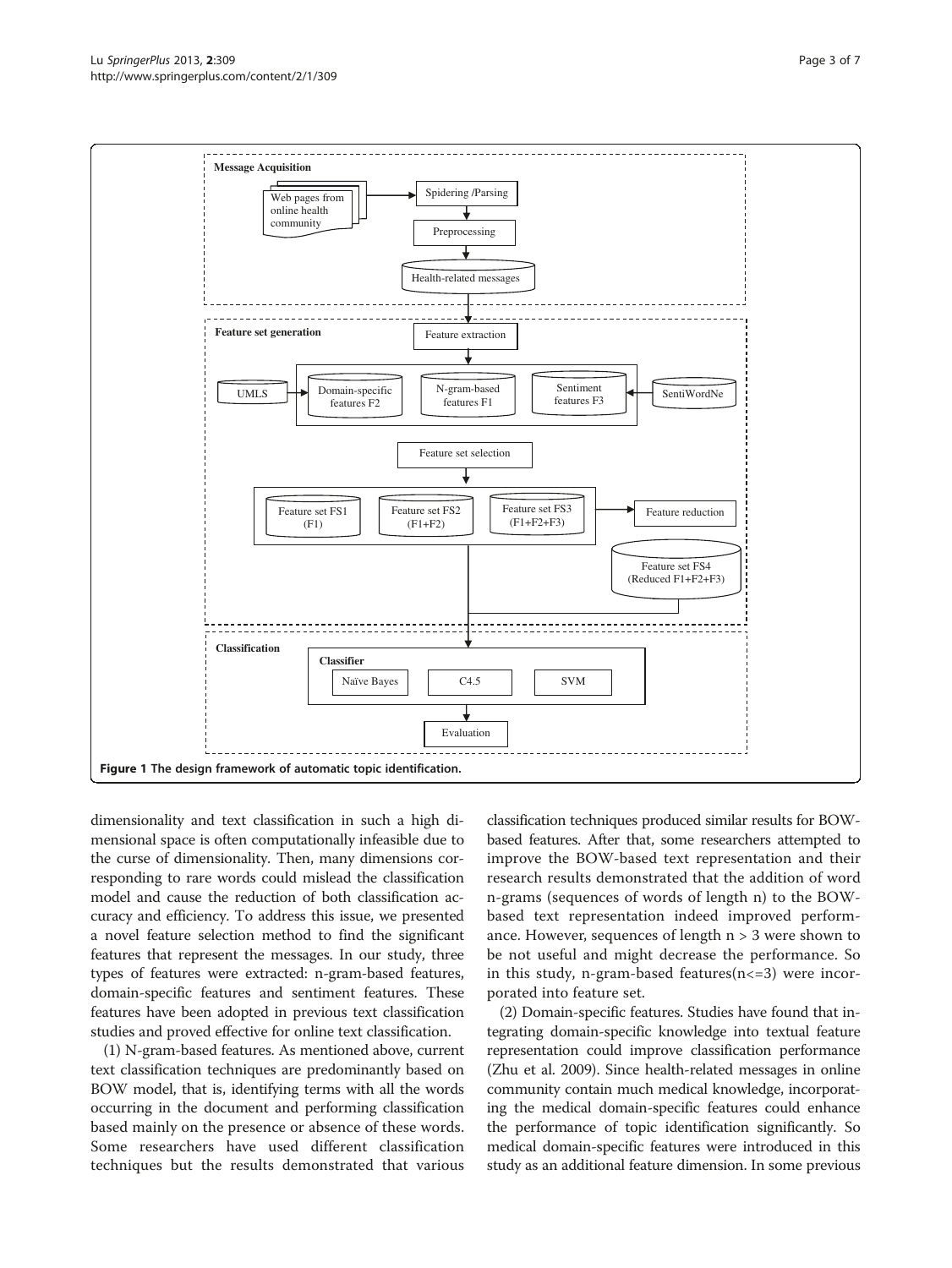<span id="page-3-0"></span>studies, UMLS Metathesaurus as the world's largest repository of biomedical concepts, were widely used to extract medical terminology from medical text. So we also used UMLS to extract health-related medical terminology as domain-specific features. UMLS Metathesaurus consists of 1.7 million biomedical concepts where each concept is assigned to at least one of the 134 semantic types and the health-related semantic types used in our study were listed in Table 1.

(3) Sentiment features. In addition to obtaining healthcare knowledge and medical information regarding disease-related symptoms, medication and treatments, patients involved in health online community also expect to obtain emotional support from other community members. Particularly for the patients diagnosed with cancers and chronic diseases, they usually posted some messages to vent their frustration, seek sympathetic encouragement and show compassion or empathy for others. So these messages usually contained many sentiment words with high sentiment polarity and these sentiment words could be used to measure effectively whether health-related messages provide informative support or emotional support, thus helpful to improve topic identification performance. In order to get these sentiment features, we exploited SentiWordNet as lexical resource to extract the terms with high sentiment polarity scores as sentiment features. SentiWordNet provides for each synset of WordNet a triple of polarity scores (positivity, negativity and objectivity) and now SentiWordNet consists of around 207,000 word-sense pairs or 117,660 synsets, which has been widely used as lexicon in recent sentiment analysis studies. So in this study we selected the terms with subjectivity score more than 0.5 as sentiment features and incorporated them into feature set.

|  |  |  |  | Table 1 The UMLS semantic types used |  |  |
|--|--|--|--|--------------------------------------|--|--|
|--|--|--|--|--------------------------------------|--|--|

| Abbr. | Semantic types                          | Abbr.       | Semantic types                         |
|-------|-----------------------------------------|-------------|----------------------------------------|
| Aapp  | Amino acid, peptide,<br>or protein      | <b>Imft</b> | Immunologic factor                     |
| Acab  | Acquired abnormality                    | Inpo        | Injury or poisoning                    |
| Anab  | Anatomical abnormality                  | Ibpr        | Laboratory procedure                   |
| Bdsy  | Body system                             | Mobd        | Mental or behavioral<br>dysfunction    |
| Blor  | Body location or region                 | Neop        | Neoplastic process                     |
| Bmod  | Biomedical occupation<br>or discipline  | Orch        | Organic chemial                        |
| Bpoc  | Body part, organ, or<br>organ component | Patf        | Pathologic function                    |
| Diap  | Diagnostic procedure                    | Phsu        | Pharmacologic substance                |
| Dsyn  | Disease or syndrome                     | Sosy        | Sign or symptom                        |
| Horm  | Hormone                                 | Topp        | Therapeutic or preventive<br>procedure |

Based on these three types of features, we built three feature sets in an incremental way: feature set FS1(F1), feature set FS2(F1+F2) and feature set FS3(F1+F2+F3). Features set FS1 was used as the baseline feature set to assess the performance of the other proposed feature sets. In addition, we adopted feature reduction techniques to remove irrelevant or redundant n-gram-based features and then built the fourth feature sets FS4(reduced F1+F2 +F3). There are many feature reduction methods used in text classification studies where information gain (IG) is one of the most effective methods. So IG was adopted in our study to perform feature reduction. All features with IG greater than 0.0025 were selected (Abbasi et al. [2008](#page-6-0)). Let  ${c_i}_{i=1}^m$  denote the set of topic categories and term t<br>denote a levy n gram based feature. The information gain denote a key n-gram-based feature. The information gain of term t is defined to be:

$$
G(t) = -\sum_{i=1}^{m} P(c_i) log P(c_i)
$$
  
+
$$
P(t) \sum_{i=1}^{m} P(c_i|t) log P(c_i|t)
$$
  
+
$$
P(\bar{t}) \sum_{i=1}^{m} P(c_i|\bar{t}) log P(c_i|\bar{t})
$$
  
(1)

where  $G(t)$  denote the information gain for feature  $t, P(c_i)$ denote the probability of class  $c_i P(c_i|t)$ denote the conditional probability of  $c_i$  given t,  $P(t)$  denote the probability of feature t occurring, and  $P(\bar{t})$  denote the probability of feature t not occurring.

#### Classification and evaluation

In this study, three state-of-the-art classification techniques, SVM with polynomial kernel, C4.5 and Naïve Bayes, were used to perform classification task. SVM is a powerful statistical machine-learning technique first introduced by Vapnik (Vapnik [1995\)](#page-6-0). Due to the ability to handle millions of inputs and good performance, SVM was widely used in text classification studies. C4.5 is a decision-tree building algorithm developed by Quinlan (Quinlan [1986](#page-6-0)). Based on a divide-and-conquer strategy and the entropy measure, C4.5 focuses on classifying

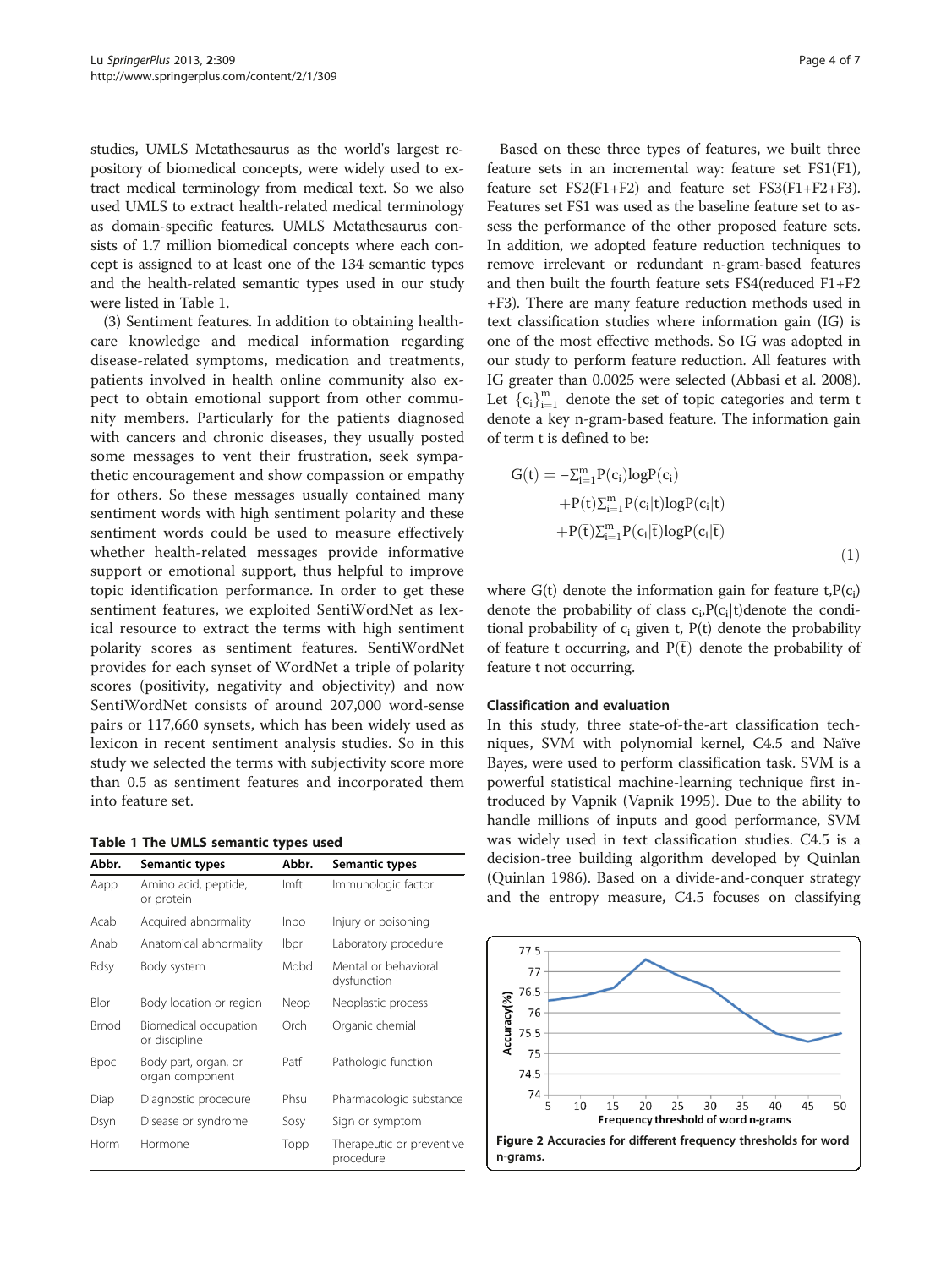<span id="page-4-0"></span>

mixed objects into categories according to attribute values of objects. Based on Bayes' theorem with strong independence assumptions, the Naïve Bayes classifier is a probabilistic classifier and uses the feature values of a new instance to estimate the probability of each category. It has also been used to perform text classification tasks in previous studies.

To assess the classification performance, we adopted the following standard metrics, accuracy, precision, recall and F-measure. These metrics have been widely used in text classification studies.

$$
accuracy = \frac{number \ of \ all \ correctly classified messages}{total \ number \ of messages} \tag{2}
$$
\n
$$
precision(i) = \frac{number \ of \ all \ correctly classified messages for class i}{total \ number \ of messages classified as class i} \tag{3}
$$

$$
recall(i) = \frac{number of all correctly classified messages for class i}{total number of messages in class i}
$$
\n(4)

$$
F(i) = \frac{2 \times \text{precision}(i) \times \text{recall}(i)}{\text{precision}(i) + \text{recall}(i)}, \text{where } i = 1, 2, ..., n \quad (5)
$$

## Experiment

### Research testbed and data collection

In this study, we conducted our experiment on a popular breast cancer online community [\(http://apps.komen.](http://apps.komen.org/Forums) [org/Forums\)](http://apps.komen.org/Forums), supported by Susan G. Komen Breast Cancer Foundation. Breast cancer in the US continued to be a serious problem for women, characterized by high incidence and mortality rates and the detrimental impact on the quality of life. Many studies have shown that breast cancer was one of the most common cancers that Internet users searching for information online about (Castleton et al. [2011](#page-6-0)). The Susan G. komen forum is one of the largest online communities for breast cancer survivors and activists, and more than twenty thousand members got involved in it. More importantly, this online health community was already classified into several message boards based on different topics, thus providing a gold standard to evaluate the performance of our topic classification.

We collected the health-related messages in three message boards: treatment board, emotional support board and survivorship board. In the treatment board, members share their experiences, thoughts and advice on surgeries, reconstruction and chemotherapy. In the emotional support board, members post their well wishes and provide emotional support to those suffering from breast cancer. In the survivorship board, members share their experiences and advice on how they deal with life's daily challenges, and how to find a new routine of life while dealing with breast cancer. To evaluate the performance of our topic classification model, we randomly selected 4,041 messages from the collected data and tagged them with a predefined topic category label. Among these messages, 1,224 messages were tagged as treatment, 991 messages were tagged as emotional support, and 1,826 messages were tagged as survivorship.

## Results and discussion

Topic classification in our study was performed using the Weka software package (Witten & Frank [2005](#page-6-0)), a popular suite of machine learning software written in Java and developed at the University of Waikato. Evaluation was done via a tenfold cross validation. In each fold, 90% of the data was used as training set and the remaining 10% of the data as test set. We first used baseline feature set FS1, that is n-gram-based features, to perform classification task. N-grams features used in our study consisted of unigrams, bigrams and trigrams with high frequency. Figure [2](#page-3-0) showed the classification accuracy on different frequency thresholds for word ngrams. We could see that the accuracy increased first

Table 2 Pairwise t-tests on accuracy and F-measure for different feature sets

| Feature set                                                                                                                           |          | P-value on accuracy |            | P-value on F-measure |             |            |  |
|---------------------------------------------------------------------------------------------------------------------------------------|----------|---------------------|------------|----------------------|-------------|------------|--|
|                                                                                                                                       | C4.5     | Naïve Bayes         | <b>SVM</b> | C4.5                 | Naïve Bayes | <b>SVM</b> |  |
| FS1 < FS2                                                                                                                             | < 0.0001 | < 0.0001            | < 0.0001   | < 0.0001             | < 0.0001    | 0.0002     |  |
| FS2 <fs3< td=""><td>0.1717</td><td>0.0583</td><td>0.0036</td><td>0.3392</td><td>0.2104</td><td>0.0075</td></fs3<>                     | 0.1717   | 0.0583              | 0.0036     | 0.3392               | 0.2104      | 0.0075     |  |
| FS3 <fs4< td=""><td>0.0282</td><td>&lt; 0.0001</td><td>&lt; 0.0001</td><td>0.0425</td><td>&lt; 0.0001</td><td>&lt; 0.0001</td></fs4<> | 0.0282   | < 0.0001            | < 0.0001   | 0.0425               | < 0.0001    | < 0.0001   |  |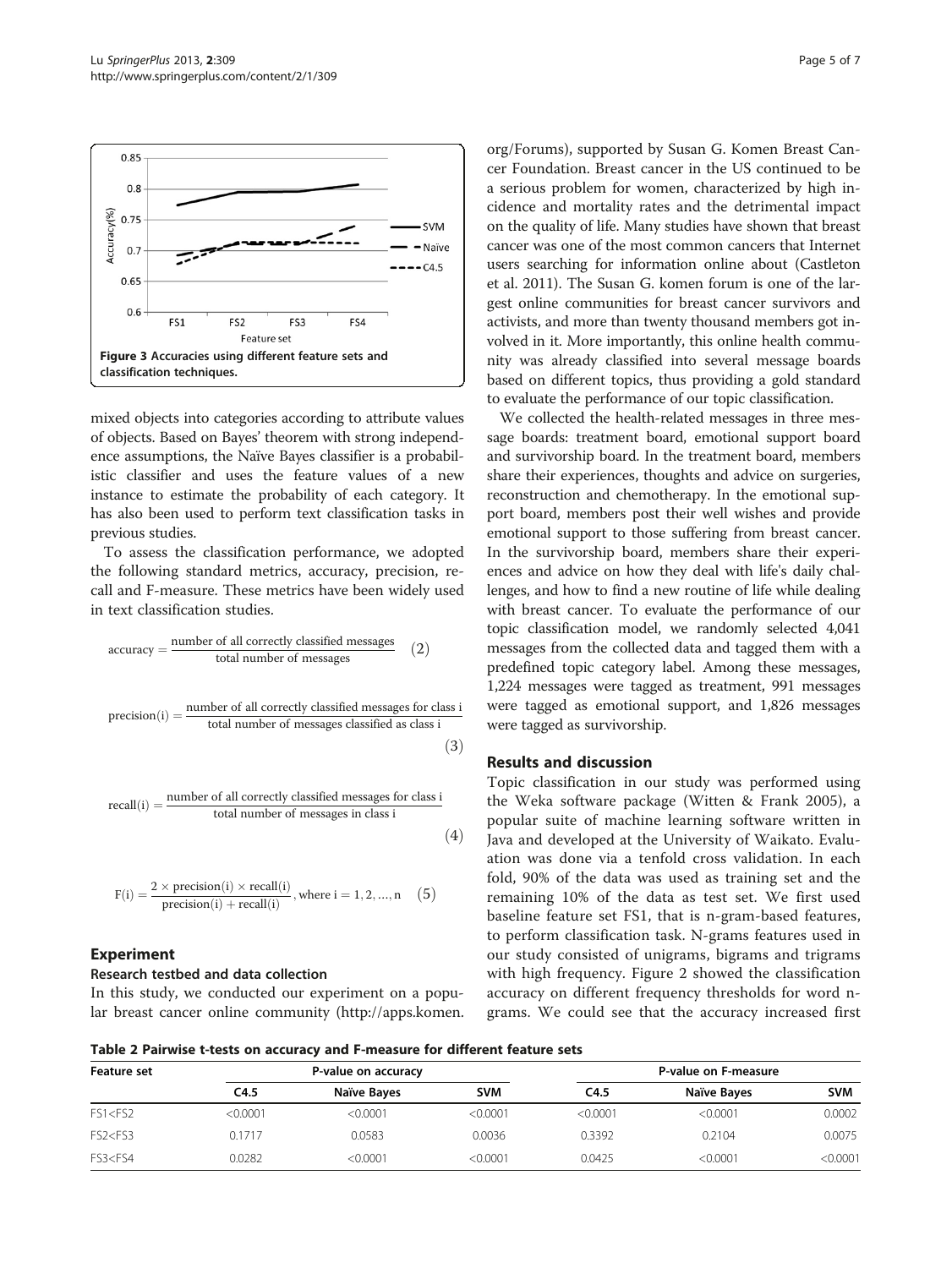| <b>Classifiers</b>                                                                                                                                                                       |          | P-value on accuracy |          |          |                 | P-value on F-measure |          |          |  |
|------------------------------------------------------------------------------------------------------------------------------------------------------------------------------------------|----------|---------------------|----------|----------|-----------------|----------------------|----------|----------|--|
|                                                                                                                                                                                          | FS1      | FS2                 | FS3      | FS4      | FS <sub>1</sub> | FS <sub>2</sub>      | FS3      | FS4      |  |
| C4.5 <naive< td=""><td>0.2997</td><td>0.3439</td><td>0.3667</td><td>0.00146</td><td>0.03679</td><td>0.1158</td><td>0.0748</td><td>&lt; 0.0001</td></naive<>                              | 0.2997   | 0.3439              | 0.3667   | 0.00146  | 0.03679         | 0.1158               | 0.0748   | < 0.0001 |  |
| $C4.5 <$ SVM                                                                                                                                                                             | < 0.0001 | < 0.0001            | < 0.0001 | < 0.0001 | < 0.0001        | < 0.0001             | < 0.0001 | < 0.0001 |  |
| Naive <svm< td=""><td>&lt; 0.0001</td><td>&lt;0.0001</td><td>&lt; 0.0001</td><td>&lt; 0.0001</td><td>&lt; 0.0001</td><td>&lt; 0.0001</td><td>&lt; 0.0001</td><td>&lt; 0.0001</td></svm<> | < 0.0001 | <0.0001             | < 0.0001 | < 0.0001 | < 0.0001        | < 0.0001             | < 0.0001 | < 0.0001 |  |

Table 3 Pairwise t-tests on accuracy and F-measure for different classification techniques

and then decreased as the frequency threshold increased. We could get the highest accuracy when frequency threshold was set as 20.

#### Comparison of different feature sets

We examined the classification performance using different feature sets and classification techniques. From Figure [3](#page-4-0) we could see intuitively that the highest accuracy was achieved when using feature set FS4 and SVM classifier. In terms of feature sets, FS2 outperformed FS1 consistently when using any of the three classification techniques. However, compared to feature set FS2, there seemed to be no significant performance improvement when using feature set FS3 and FS4.

To further examine the performance of different feature sets, we performed pairwise t-tests on accuracy and F-measure. The t-tests were conducted by randomly taking sample data and then performing tenfold cross validation. We repeated the process 10 times and then got the t-test results, shown in Table [2](#page-4-0). The results demonstrated that the classification accuracy and Fmeasure were significantly higher when using feature set FS2 than using feature set FS1(p-value<0.01 on both accuracy and F-measure when FS1<FS2), indicating that adding domain-specific features improved the topic classification performance significantly. However, in the comparison of feature set FS2 and FS3, FS3 outperformed FS2 significantly when using SVM classifier, while performance difference between FS3 and FS2 was not significant when using C4.5 and Naïve Bayes classifiers, indicating that adding sentiment features may not be effective to distinguish the messages with different topics when using C4.5 and Naïve Bayes classifiers. In the comparison of feature set FS3 and FS4, we can see that FS4 outperformed FS3 significantly when using Naïve Bayes classifier and SVM classifier, indicating that using feature reduction could improve the topic classification performance significantly.

#### Comparison of different classification techniques

From Figure [3](#page-4-0) we could see that, in terms of classification techniques, SVM consistently outperformed C4.5 and Naïve Bayes when using any of the four feature sets. We further conducted pairwise t-tests on accuracy and F-measure using different classification techniques. The processes are very similar to those in the comparison of

different feature sets. From Table 3 we can see that the performance differences between C4.5 and Naïve Bayes were statistically insignificant. However, SVM achieved significantly higher accuracy and F-measure than C4.5 and Naïve Bayes when using any of the four feature sets, indicating that SVM is the best classification technique used in our topic classification model.

### Comparison of different topics

We made a further analysis of the difference between the three topic groups. We examined the precision, recall and F-measure of different topic groups using SVM classifier. From Table 4 we can see that the highest precision was obtained in emotional support group. One possible reason is that the messages in emotional support topic group contain many sentiment words and few medical terminologies, which makes it easier to distinguish these emotional support messages from the other two types of messages using our feature-based classification method. Oppositely, survivorship topic group achieved the best recall but lower precision. The reason may be that many messages in survivorship topic group contain many medical terminology and sentiment words, and these domain-specific features and sentiment features could not

| <b>Feature set</b> | <b>Topic</b>     | Precision | Recall | F-measure |
|--------------------|------------------|-----------|--------|-----------|
|                    | Treatment        | 75.2%     | 70.3%  | 72.6%     |
|                    | <b>Emotional</b> | 82.2%     | 72.4%  | 77.0%     |
| FS1 (F1)           | Survivorship     | 76.2%     | 87.1%  | 81.3%     |
|                    | Average          | 77.6%     | 77.4%  | 77.2%     |
|                    | Treatment        | 77.0%     | 74.1%  | 75.5%     |
|                    | <b>Emotional</b> | 84.5%     | 75.3%  | 79.7%     |
| $FS2$ (F1+F2)      | Survivorship     | 78.4%     | 87.2%  | 82.6%     |
|                    | Average          | 79.7%     | 79.5%  | 79.4%     |
|                    | Treatment        | 77.2%     | 74.0%  | 75.6%     |
|                    | <b>Emotional</b> | 84.6%     | 75.3%  | 79.7%     |
| FS3 (F1+F2+F3)     | Survivorship     | 78.3%     | 87.5%  | 82.6%     |
|                    | Average          | 79.8%     | 79.6%  | 79.5%     |
|                    | Treatment        | 80.2%     | 73.9%  | 76.9%     |
| FS4 (selected      | Emotional        | 87.9%     | 75.5%  | 81.2%     |
| $F1 + F2 + F3$     | Survivorship     | 77.2%     | 90.3%  | 83.2%     |
|                    | Average          | 81.2%     | 80.7%  | 80.6%     |